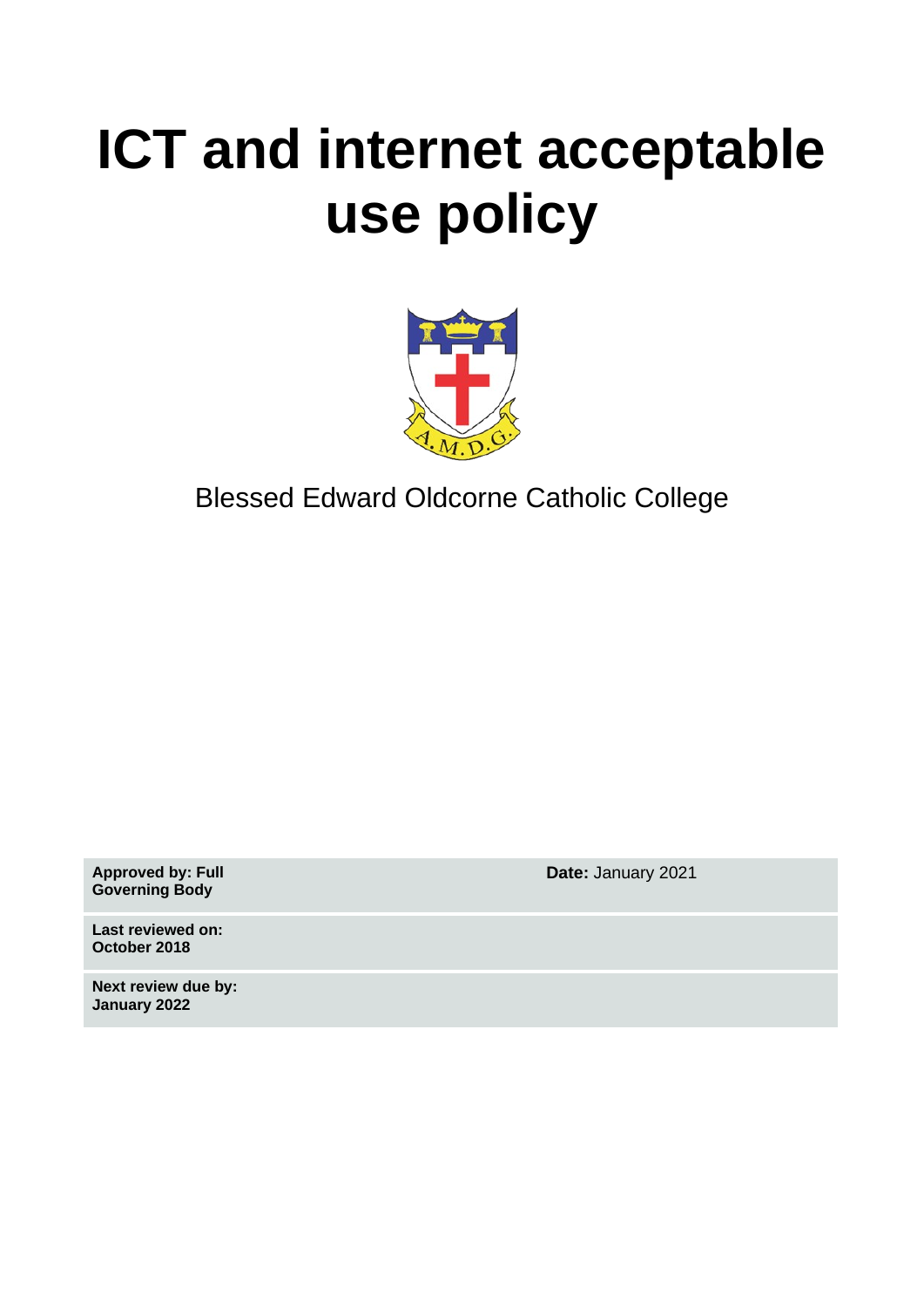# **Content**s

| Appendix 5: Acceptable use agreement for staff, governors, volunteers and visitors15 |  |
|--------------------------------------------------------------------------------------|--|
|                                                                                      |  |

# <span id="page-1-1"></span>**1. Introduction and aims**

ICT is an integral part of the way our school works, and is a critical resource for pupils, staff, governors, volunteers and visitors. It supports teaching and learning, pastoral and administrative functions of the school.

However, the ICT resources and facilities our school uses also pose risks to data protection, online safety and safeguarding.

This policy aims to:

- Set guidelines and rules on the use of school ICT resources for staff, pupils, parents and governors
- Establish clear expectations for the way all members of the school community engage with each other online
- Support the school's policy on data protection, online safety and safeguarding
- Prevent disruption to the school through the misuse, or attempted misuse, of ICT systems
- Support the school in teaching pupils safe and effective internet and ICT use

This policy covers all users of our school's ICT facilities, including governors, staff, pupils, volunteers, contractors and visitors.

# <span id="page-1-0"></span>**2. Relevant legislation and guidance**

This policy refers to, and complies with, the following legislation and guidance:

- > [Data Protection Act 2018](http://www.legislation.gov.uk/ukpga/2018/12/contents/enacted)
- > [The General Data Protection Regulation](https://eur-lex.europa.eu/legal-content/EN/TXT/HTML/?uri=CELEX:32016R0679)
- [Computer Misuse Act 1990](https://www.legislation.gov.uk/ukpga/1990/18/contents)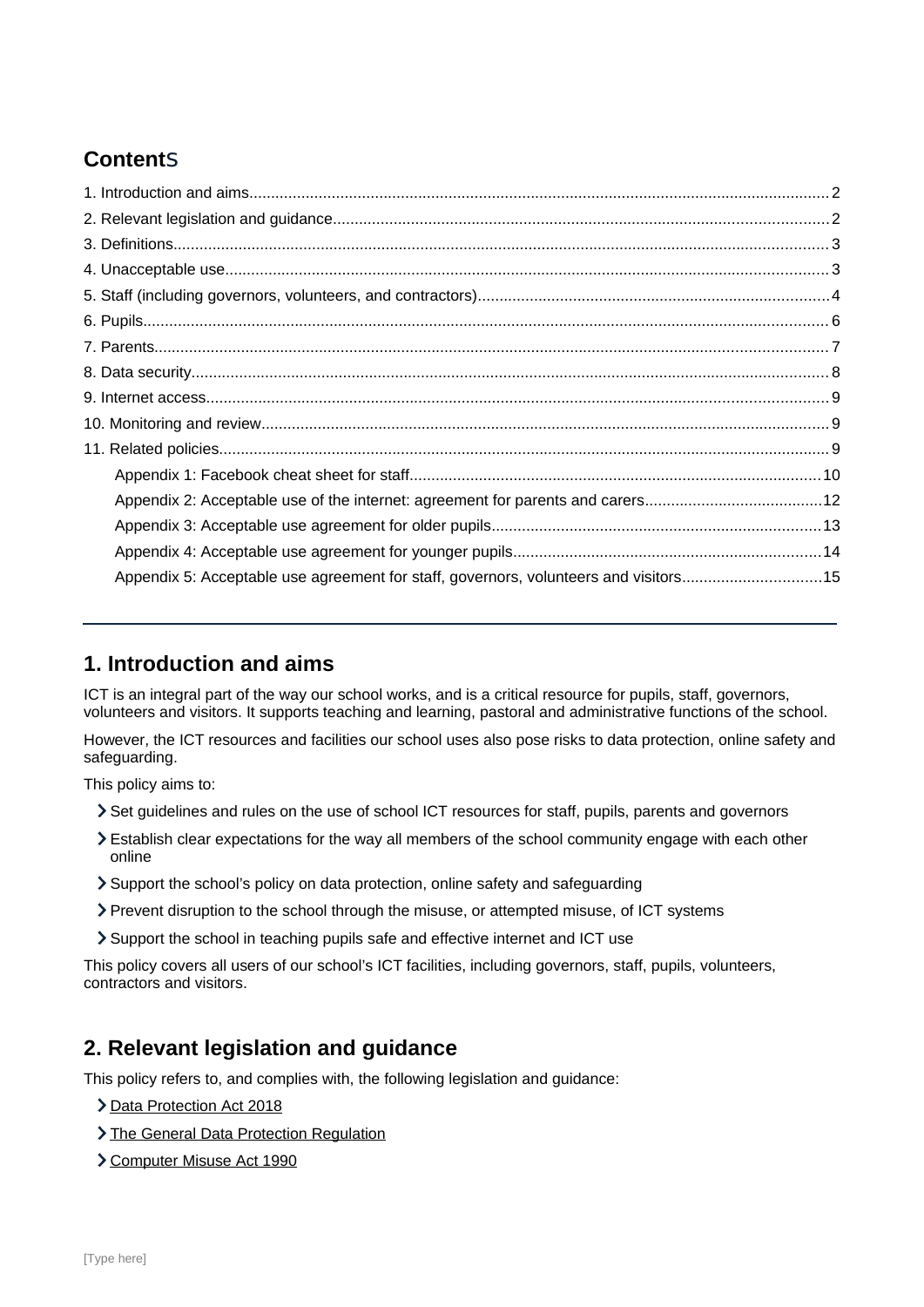- [Human Rights Act 1998](https://www.legislation.gov.uk/ukpga/1998/42/contents)
- [The Telecommunications \(Lawful Business Practice\) \(Interception of Communications\) Regulations 2000](https://www.legislation.gov.uk/uksi/2000/2699/regulation/3/made)
- [Education Act 2011](http://www.legislation.gov.uk/ukpga/2011/21/section/2/enacted)
- [Freedom of Information Act 2000](https://www.legislation.gov.uk/ukpga/2000/36/contents)
- > [The Education and Inspections Act 2006](https://www.legislation.gov.uk/ukpga/2006/40/part/7/chapter/1)
- Keeping Children Safe in Education 2020
- > [Searching, screening and confiscation: advice for schools](https://www.gov.uk/government/publications/searching-screening-and-confiscation)

# <span id="page-2-1"></span>**3. Definitions**

- **"ICT facilities":** includes all facilities, systems and services including but not limited to network infrastructure, desktop computers, laptops, tablets, phones, music players or hardware, software, websites, web applications or services, and any device system or service which may become available in the future which is provided as part of the ICT service
- **"Users":** anyone authorised by the school to use the ICT facilities, including governors, staff, pupils, volunteers, contractors and visitors
- **"Personal use":** any use or activity not directly related to the users' employment, study or purpose
- **"Authorised personnel":** employees authorised by the school to perform systems administration and/or monitoring of the ICT facilities
- **"Materials":** files and data created using the ICT facilities including but not limited to documents, photos, audio, video, printed output, web pages, social networking sites, and blogs

# <span id="page-2-0"></span>**4. Unacceptable use**

The following is considered unacceptable use of the school's ICT facilities by any member of the school community. Any breach of this policy may result in disciplinary or behaviour proceedings (see section 4.2 below).

Unacceptable use of the school's ICT facilities includes:

- Using the school's ICT facilities to breach intellectual property rights or copyright
- Using the school's ICT facilities to bully or harass someone else, or to promote unlawful discrimination
- > Breaching the school's policies or procedures
- Any illegal conduct, or statements which are deemed to be advocating illegal activity
- Accessing, creating, storing, linking to or sending material that is pornographic, offensive, obscene or otherwise inappropriate
- Activity which defames or disparages the school, or risks bringing the school into disrepute
- Sharing confidential information about the school, its pupils, or other members of the school community
- Connecting any device to the school's ICT network without approval from authorised personnel
- Setting up any software, applications or web services on the school's network without approval by authorised personnel, or creating or using any program, tool or item of software designed to interfere with the functioning of the ICT facilities, accounts or data
- Gaining, or attempting to gain, access to restricted areas of the network, or to any password-protected information, without approval from authorised personnel
- Allowing, encouraging, or enabling others to gain (or attempt to gain) unauthorised access to the school's ICT facilities
- Causing intentional damage to ICT facilities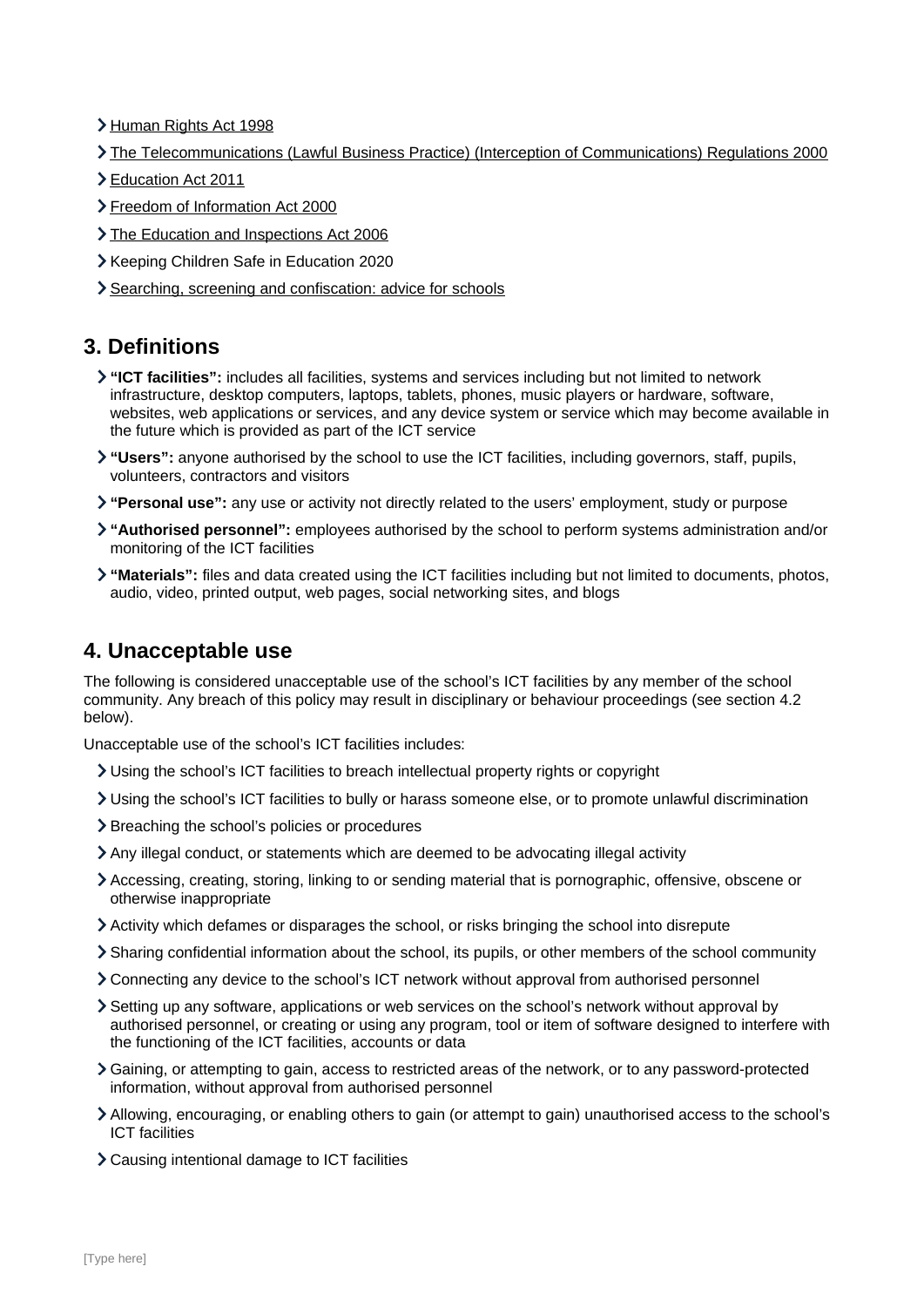- Removing, deleting or disposing of ICT equipment, systems, programs or information without permission by authorised personnel
- Causing a data breach by accessing, modifying, or sharing data (including personal data) to which a user is not supposed to have access, or without authorisation
- Using inappropriate or offensive language
- Promoting a private business, unless that business is directly related to the school
- Using websites or mechanisms to bypass the school's filtering mechanisms

This is not an exhaustive list. The school reserves the right to amend this list at any time. The Headteacher or Data Protection Officer will use professional judgement to determine whether any act or behaviour not on the list above is considered unacceptable use of the school's ICT facilities.

### **4.1 Exceptions from unacceptable use**

Where the use of school ICT facilities is required for a purpose that would otherwise be considered an unacceptable use, exemptions to the policy may be granted at the headteacher's discretion.

### **4.2 Sanctions**

Pupils and staff who engage in any of the unacceptable activity listed above may face disciplinary action in line with the school's policies.

# <span id="page-3-0"></span>**5. Staff (including governors, volunteers, and contractors)**

### **5.1 Access to school ICT facilities and materials**

The school's network manager manages access to the school's ICT facilities and materials for school staff. That includes, but is not limited to:

- Computers, tablets and other devices
- Access permissions for certain programmes or files

Staff will be provided with unique log-in/account information and passwords that they must use when accessing the school's ICT facilities.

Staff who have access to files they are not authorised to view or edit, or who need their access permissions updated or changed, should contact the Data Protection Officer

#### **5.1.1 Use of phones and email**

The school provides each member of staff with an email address.

This email account should be used for work purposes only.

All work-related business should be conducted using the email address the school has provided.

Staff must not share their personal email addresses with parents and pupils, and must not send any workrelated materials using their personal email account.

Staff must take care with the content of all email messages, as incorrect or improper statements can give rise to claims for discrimination, harassment, defamation, breach of confidentiality or breach of contract.

Email messages are required to be disclosed in legal proceedings or in response to requests from individuals under the Data Protection Act 2018 in the same way as paper documents. Deletion from a user's inbox does not mean that an email cannot be recovered for the purposes of disclosure. All email messages should be treated as potentially retrievable.

Staff must take extra care when sending sensitive or confidential information by email. Any attachments containing sensitive or confidential information should be encrypted so that the information is only accessible by the intended recipient.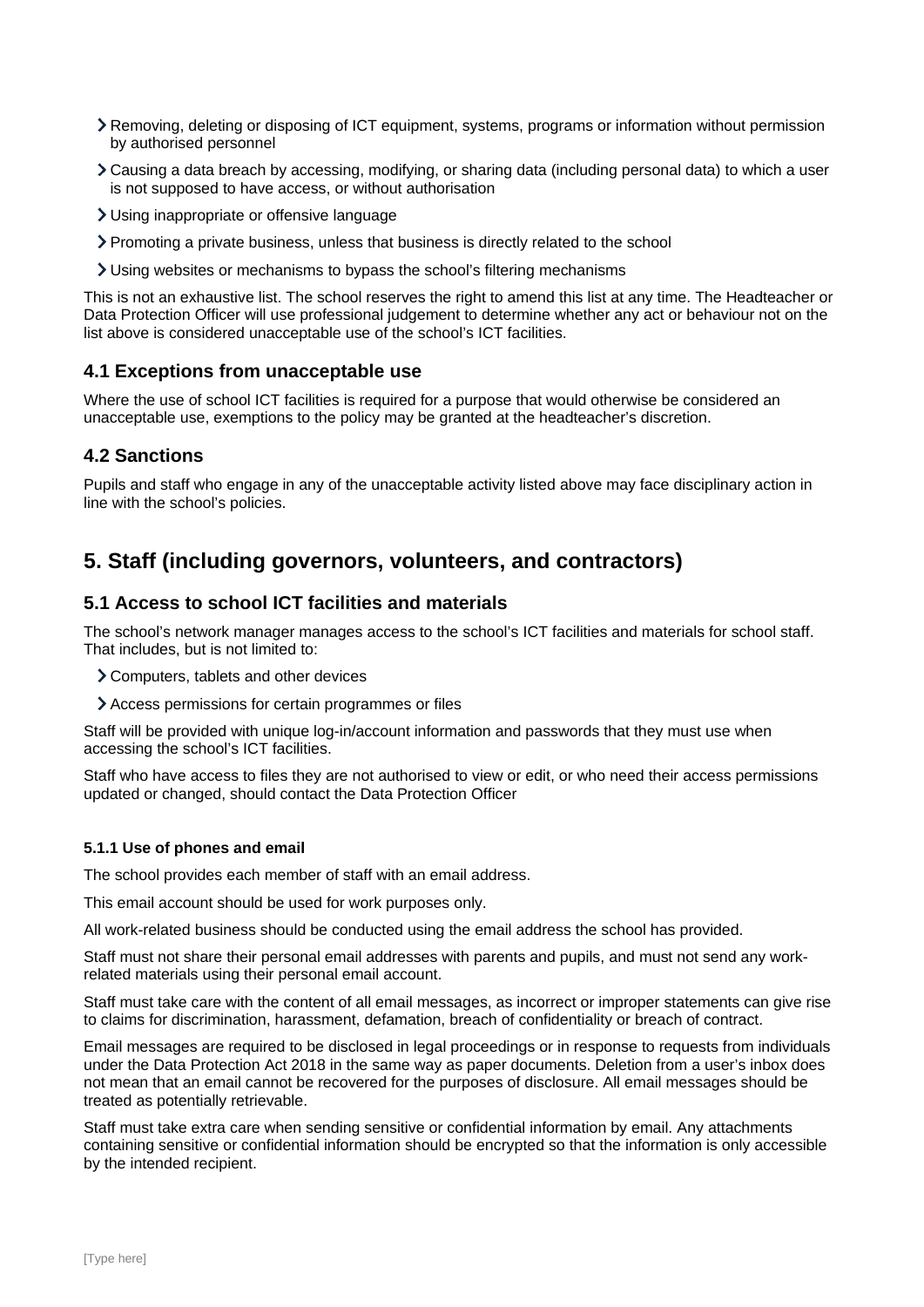If staff receive an email in error, the sender should be informed and the email deleted. If the email contains sensitive or confidential information, the user must not make use of that information or disclose that information.

If staff send an email in error which contains the personal information of another person, they must inform the Data Protection Officer immediately and follow our data breach procedure.

Staff must not give their personal phone numbers to parents or pupils. Staff must use phones provided by the school to conduct all work-related business.

School phones must not be used for personal matters.

Staff who are provided with mobile phones as equipment for their role must abide by the same rules for ICT acceptable use as set out in section 4.

### **5.2 Personal use**

Staff are permitted to occasionally use school ICT facilities for personal use subject to certain conditions set out below. Personal use of ICT facilities must not be overused or abused. The Data Protection Officer may withdraw permission for it at any time or restrict access at their discretion.

Personal use is permitted provided that such use:

- Does not take place during contact time
- Does not constitute 'unacceptable use', as defined in section 4
- > Takes place when no pupils are present
- Does not interfere with their jobs, or prevent other staff or pupils from using the facilities for work or educational purposes

Staff may not use the school's ICT facilities to store personal non-work-related information or materials (such as music, videos, or photos).

Staff should be aware that use of the school's ICT facilities for personal use may put personal communications within the scope of the school's ICT monitoring activities (see section 5.5). Where breaches of this policy are found, disciplinary action may be taken.

Staff are also permitted to use their personal devices (such as mobile phones or tablets) in line with the school's mobile phone policy.

Staff should be aware that personal use of ICT (even when not using school ICT facilities) can impact on their employment by, for instance putting personal details in the public domain, where pupils and parents could see them.

Staff should take care to follow the school's guidelines on social media (see appendix 1) and use of email (see section 5.1.1) to protect themselves online and avoid compromising their professional integrity.

#### **5.2.1 Personal social media accounts**

Members of staff should ensure that their use of social media, either for work or personal purposes, is appropriate at all times.

The school has guidelines for staff on appropriate security settings for Facebook accounts (see appendix 1).

### **5.3 Remote access**

We allow specified staff to access the school's ICT facilities and materials remotely.

Staff accessing the school's ICT facilities and materials remotely must abide by the same rules as those accessing the facilities and materials on-site. Staff must be particularly vigilant if they use the school's ICT facilities outside the school and take such precautions as Data Protection Officer may require from time to time against importing viruses or compromising system security.

Our ICT facilities contain information which is confidential and/or subject to data protection legislation. Such information must be treated with extreme care and in accordance with our data protection policy.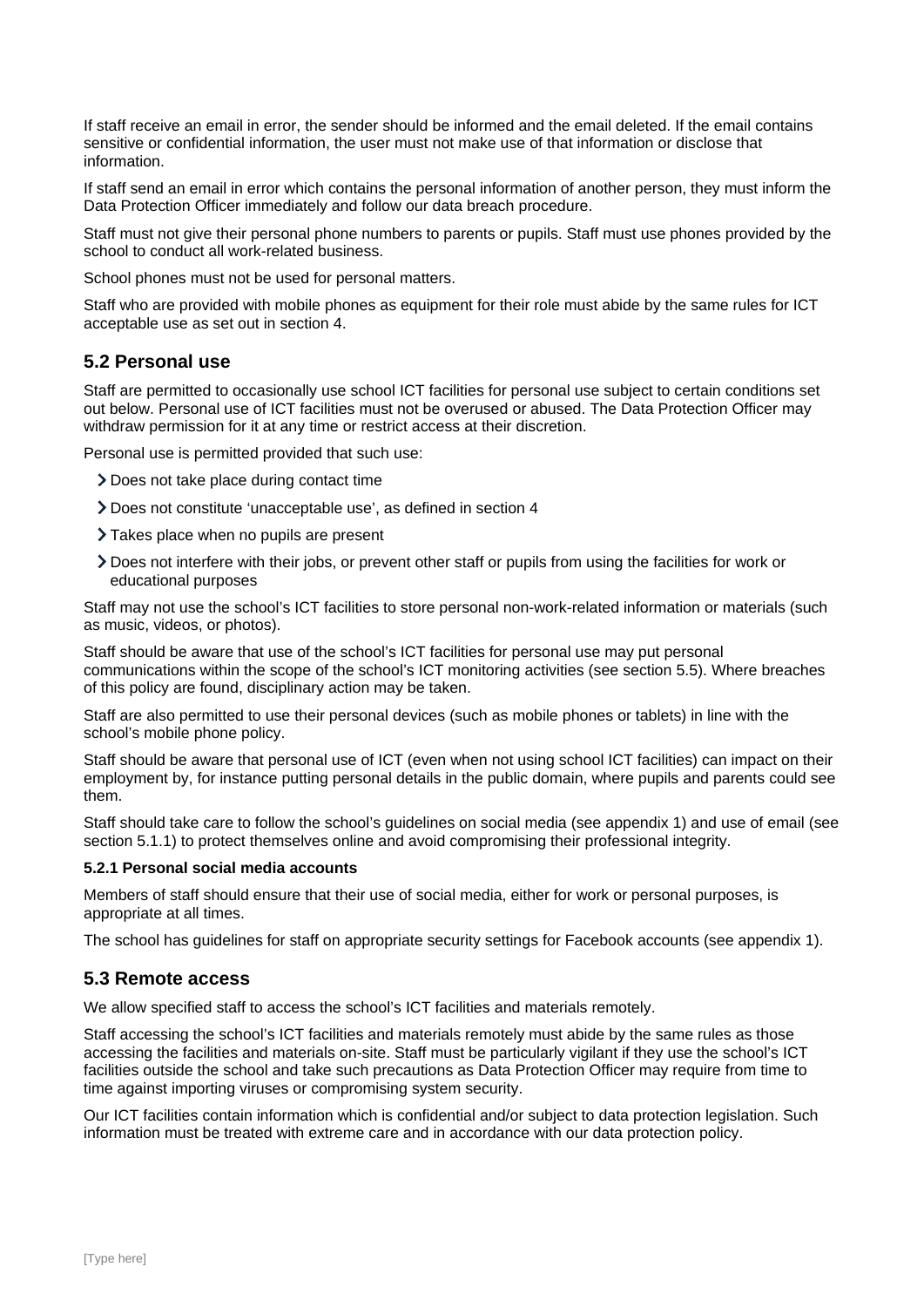## **5.4 School social media accounts**

The school has an official Facebook/Twitter page, managed by Kirsten Olver Staff members who have not been authorised to manage, or post to, the account, must not access, or attempt to access the account.

The school has guidelines for what can and cannot be posted on its social media accounts. Those who are authorised to manage the account must ensure they abide by these guidelines at all times.

## **5.5 Monitoring of school network and use of ICT facilities**

The school reserves the right to monitor the use of its ICT facilities and network. This includes, but is not limited to, monitoring of:

- > Internet sites visited
- > Bandwidth usage
- > Email accounts
- $\blacktriangleright$  Telephone calls
- User activity/access logs
- Any other electronic communications

**Only the Headteacher, DSL and Data Protection Officer may inspect, monitor, intercept, assess, record and disclose the above, to the extent permitted by law.**

The school monitors ICT use in order to:

- Obtain information related to school business
- Investigate compliance with school policies, procedures and standards
- Ensure effective school and ICT operation
- Conduct training or quality control exercises
- > Prevent or detect crime
- Comply with a subject access request, Freedom of Information Act request, or any other legal obligation

## <span id="page-5-0"></span>**6. Pupils**

### **6.1 Access to ICT facilities**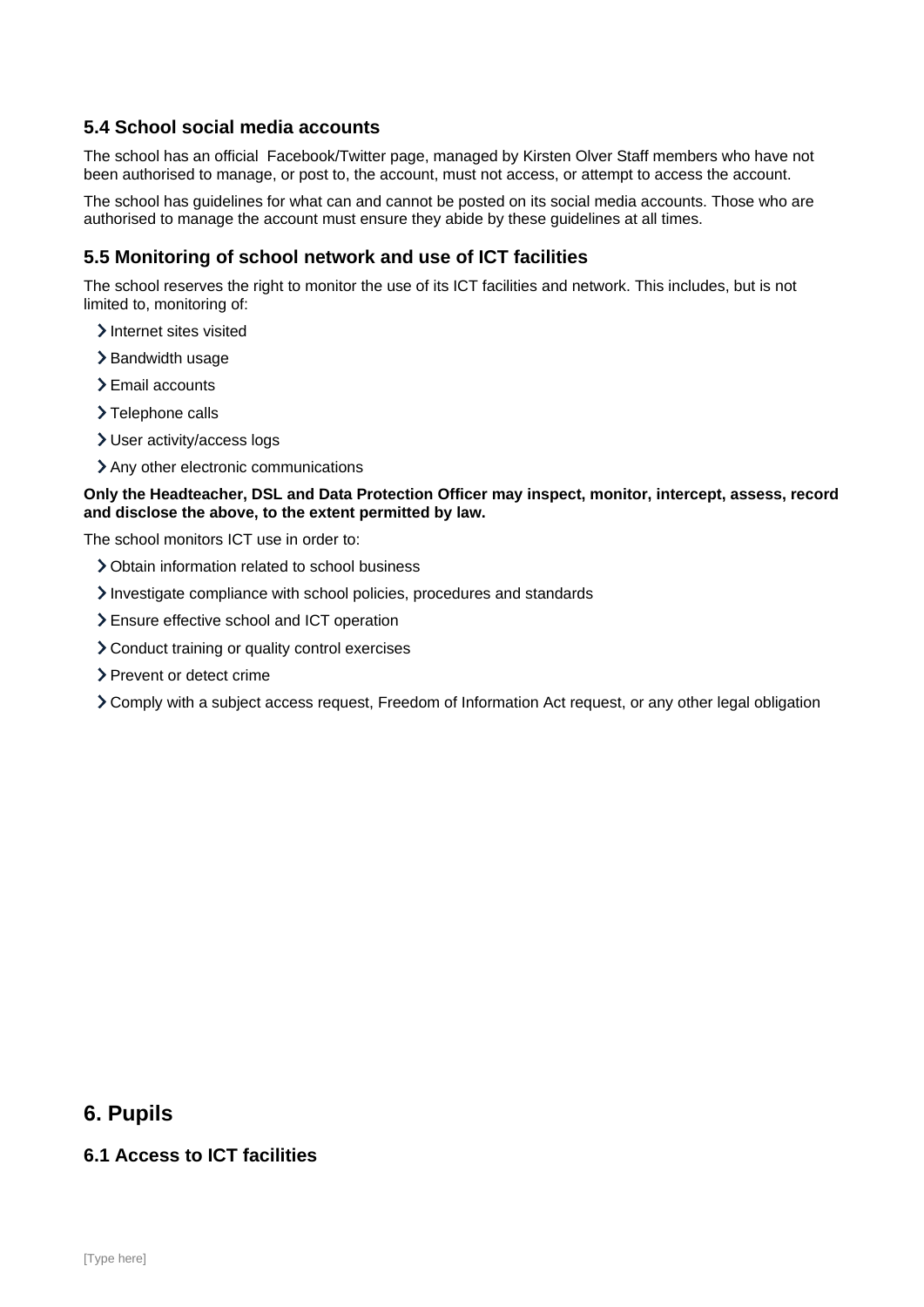- Computers and equipment in the school's ICT suite are available to pupils only under the supervision of staff
- Specialist ICT equipment, such as that used for music or design and technology must only be used under the supervision of staff

## **6.2 Search and deletion**

Under the Education Act 2011, and in line with the Department for Education's [guidance on searching,](https://www.gov.uk/government/publications/searching-screening-and-confiscation)  [screening and confiscation,](https://www.gov.uk/government/publications/searching-screening-and-confiscation) the school has the right to search pupils' phones, computers or other devices for pornographic images or any other data or items banned under school rules or legislation.

The school can, and will, delete files and data found on searched devices if we believe the data or file has been, or could be, used to disrupt teaching or break the school's rules.

## **6.3 Unacceptable use of ICT and the internet outside of school**

The school will sanction pupils, in line with the behaviour policy, if a pupil engages in any of the following **at any time** (even if they are not on school premises):

- Using ICT or the internet to breach intellectual property rights or copyright
- Using ICT or the internet to bully or harass someone else, or to promote unlawful discrimination
- > Breaching the school's policies or procedures
- Any illegal conduct, or statements which are deemed to be advocating illegal activity
- Accessing, creating, storing, linking to or sending material that is pornographic, offensive, obscene or otherwise inappropriate
- Activity which defames or disparages the school, or risks bringing the school into disrepute
- Sharing confidential information about the school, other pupils, or other members of the school community
- Gaining or attempting to gain access to restricted areas of the network, or to any password protected information, without approval from authorised personnel
- Allowing, encouraging, or enabling others to gain (or attempt to gain) unauthorised access to the school's ICT facilities
- Causing intentional damage to ICT facilities or materials
- Causing a data breach by accessing, modifying, or sharing data (including personal data) to which a user is not supposed to have access, or without authorisation
- Using inappropriate or offensive language

# <span id="page-6-0"></span>**7. Parents**

## **7.1 Access to ICT facilities and materials**

Parents do not have access to the school's ICT facilities as a matter of course.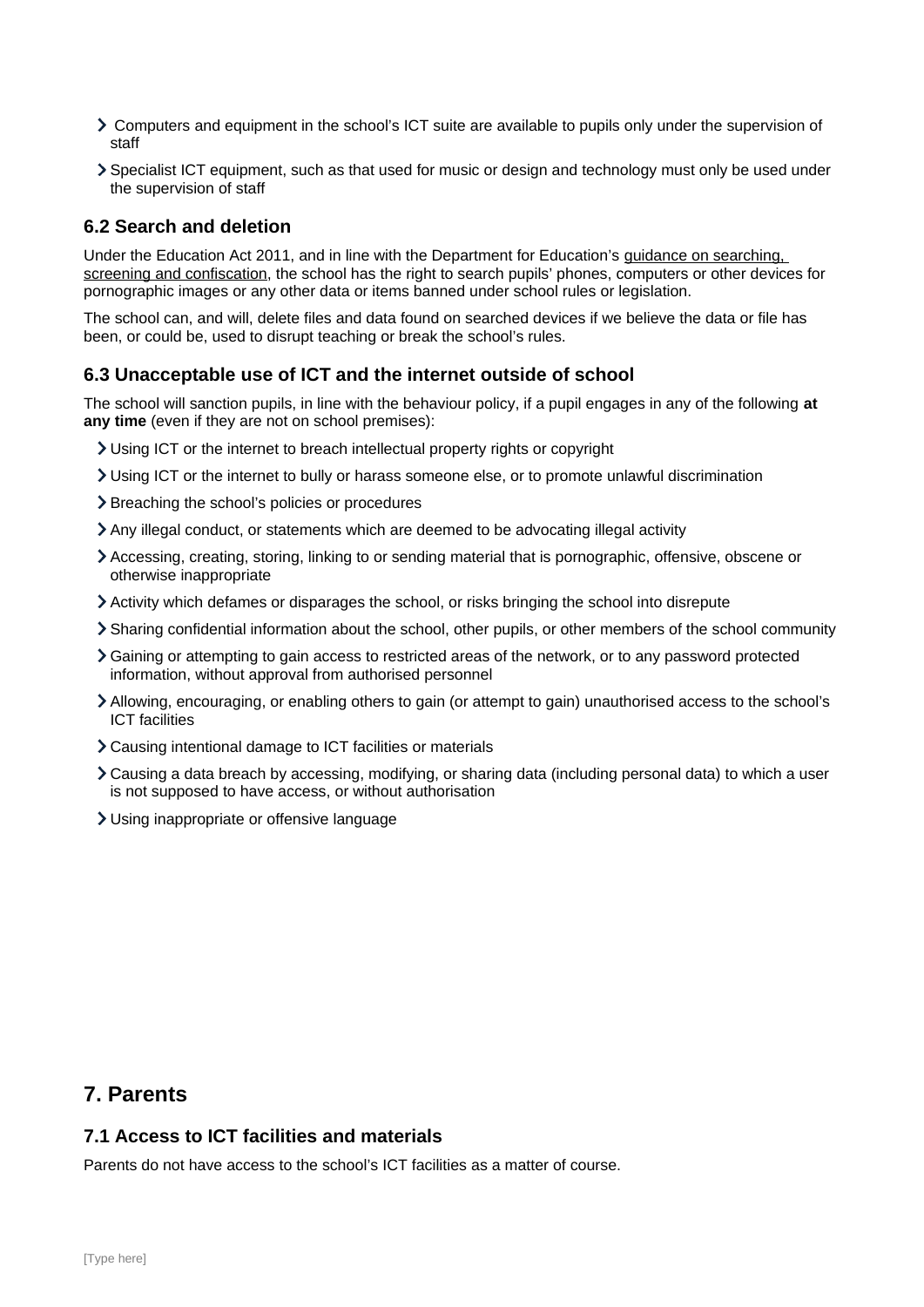However, parents working for, or with, the school in an official capacity (for instance, as a volunteer or as a member of the PTA) may be granted an appropriate level of access, or be permitted to use the school's facilities at the headteacher's discretion.

Where parents are granted access in this way, they must abide by this policy as it applies to staff.

## **7.2 Communicating with or about the school online**

We believe it is important to model for pupils, and help them learn, how to communicate respectfully with, and about, others online.

Parents play a vital role in helping model this behaviour for their children, especially when communicating with the school through our website and social media channels.

We ask parents to sign the agreement in appendix 2.

## <span id="page-7-0"></span>**8. Data security**

The school takes steps to protect the security of its computing resources, data and user accounts. However, the school cannot guarantee security. Staff, pupils, parents and others who use the school's ICT facilities should use safe computing practices at all times.

### **8.1 Passwords**

All users of the school's ICT facilities should set strong passwords for their accounts and keep these passwords secure.

Users are responsible for the security of their passwords and accounts, and for setting permissions for accounts and files they control.

Members of staff or pupils who disclose account or password information may face disciplinary action. Parents or volunteers who disclose account or password information may have their access rights revoked.

### **8.2 Software updates, firewalls, and anti-virus software**

All of the school's ICT devices that support software updates, security updates, and anti-virus products will be configured to perform such updates regularly or automatically.

Users must not circumvent or make any attempt to circumvent the administrative, physical and technical safeguards we implement and maintain to protect personal data and the school's ICT facilities.

Any personal devices using the school's network must all be configured in this way.

## **8.3 Data protection**

All personal data must be processed and stored in line with data protection regulations and the school's data protection policy.

### **8.4 Access to facilities and materials**

All users of the school's ICT facilities will have clearly defined access rights to school systems, files and devices.

These access rights are managed by Data Protection Officer Users should not access, or attempt to access, systems, files or devices to which they have not been granted access. If access is provided in error, or if something a user should not have access to is shared with them, they should alert Data Protection Officer immediately.

Users should always log out of systems and lock their equipment when they are not in use to avoid any unauthorised access. Equipment and systems should always be logged out of and closed down completely at the end of each working day.

## **8.5 Encryption**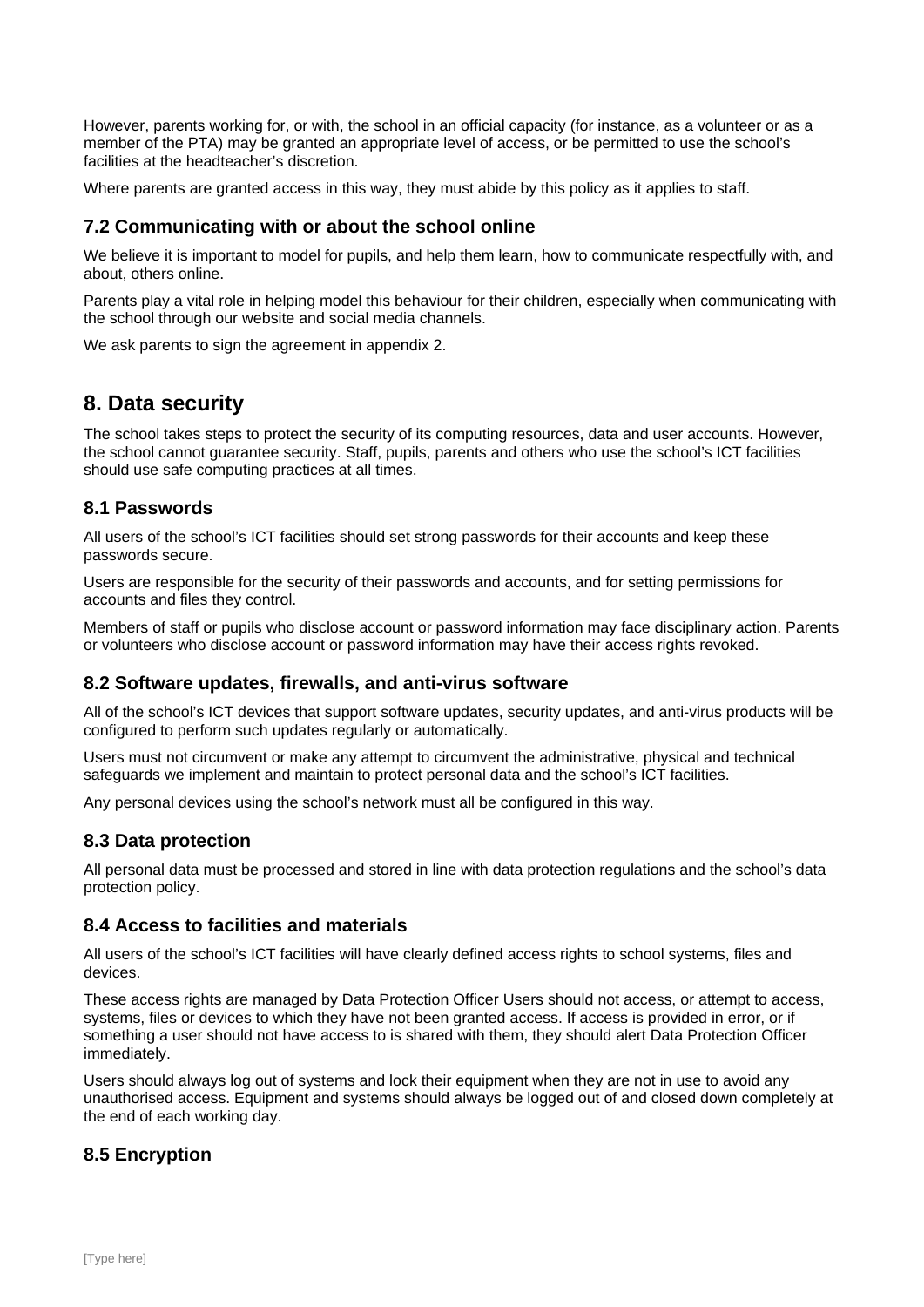The school ensures that its devices and systems have an appropriate level of encryption.

## <span id="page-8-2"></span>**9. Internet access**

The school wireless internet connection is secured.

The wi-fi network does pass through the same Smoothwall filtering as desktop machines.

## **9.1 Pupils**

Pupil internet access is filtered. Inappropriate use is monitored with Impero monitoring software.

## **9.2 Parents and visitors**

Parents and visitors to the school will not be permitted to use the school's wifi unless specific authorisation is granted by the headteacher.

The headteacher will only grant authorisation if:

- Parents are working with the school in an official capacity (e.g. as a volunteer or as a member of the PTA)
- Visitors need to access the school's wifi in order to fulfil the purpose of their visit (for instance, to access materials stored on personal devices as part of a presentation or lesson plan)

Staff must not give the wifi password to anyone who is not authorised to have it. Doing so could result in disciplinary action.

# <span id="page-8-1"></span>**10. Monitoring and review**

The headteacher and Data Protection Officer monitor the implementation of this policy, including ensuring that it is updated to reflect the needs and circumstances of the school.

This policy will be reviewed every 2 years.

The governing board is responsible for approving this policy.

# <span id="page-8-0"></span>**11. Related policies**

This policy should be read alongside the school's policies on:

- Online safety
- Safeguarding and child protection
- Behaviour
- Staff discipline
- Data protection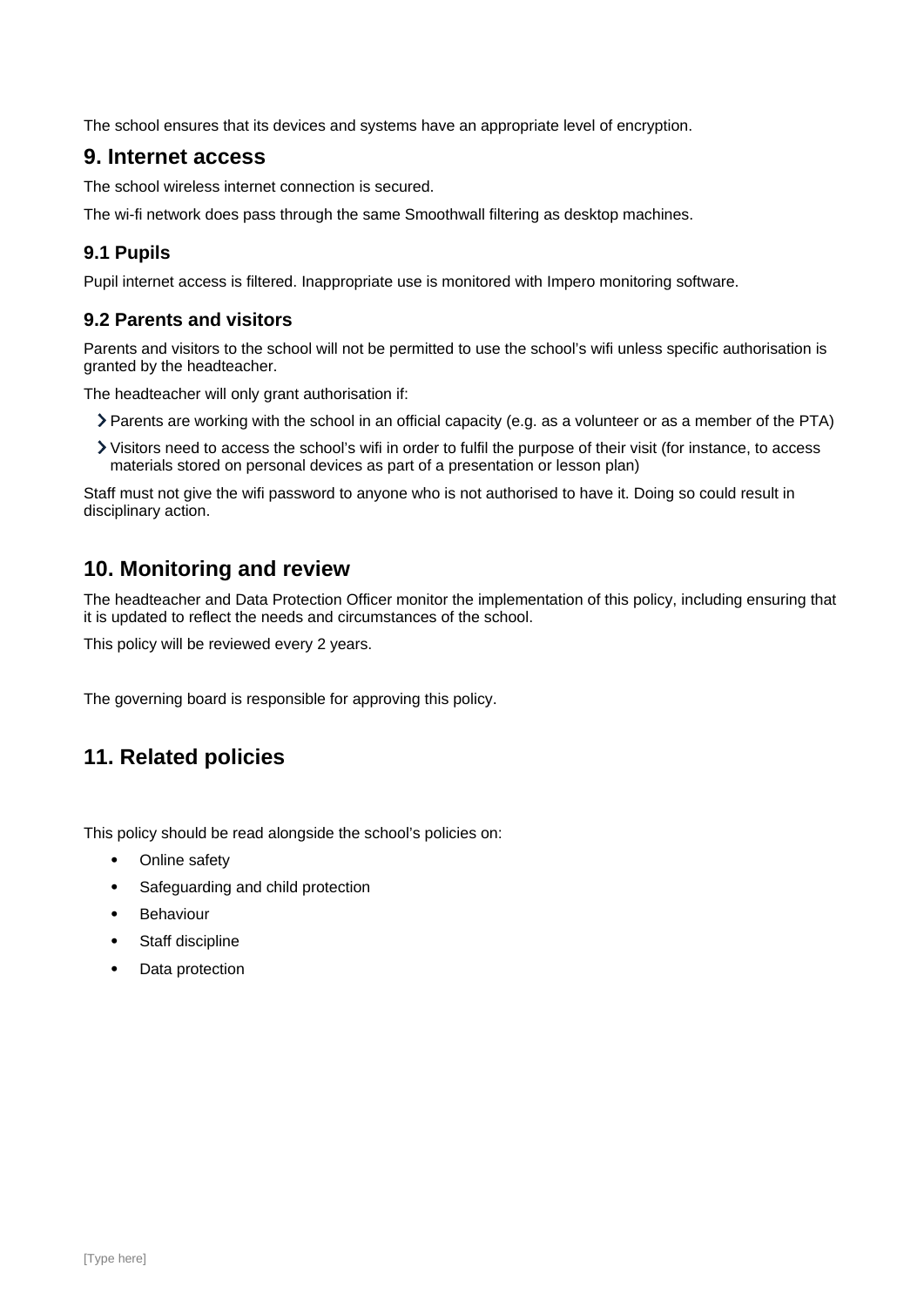## **Don't accept friend requests from pupils on social media**

#### <span id="page-9-0"></span>**10 rules for school staff on Facebook**

- 1. Change your display name use your first and middle name, use a maiden name, or put your surname backwards instead
- 2. Change your profile picture to something unidentifiable, or if not, ensure that the image is professional
- 3. Check your privacy settings regularly
- 4. Be careful about tagging other staff members in images or posts
- 5. Don't share anything publicly that you wouldn't be just as happy showing your pupils
- 6. Don't use social media sites during school hours
- 7. Don't make comments about your job, your colleagues, our school or your pupils online once it's out there, it's out there
- 8. Don't associate yourself with the school on your profile (e.g. by setting it as your workplace, or by 'checking in' at a school event)
- 9. Don't link your work email address to your social media accounts. Anyone who has this address (or your personal email address/mobile number) is able to find you using this information
- 10. Consider uninstalling the Facebook app from your phone. The app recognises wifi connections and makes friend suggestions based on who else uses the same wifi connection (such as parents or pupils)

### **Check your privacy settings**

- Change the visibility of your posts and photos to **'Friends only'**, rather than 'Friends of friends'. Otherwise, pupils and their families may still be able to read your posts, see things you've shared and look at your pictures if they're friends with anybody on your contacts list
- Don't forget to check your **old posts and photos** go to [bit.ly/2MdQXMN](https://www.facebook.com/help/iphone-app/236898969688346?helpref=uf_permalink) to find out how to limit the visibility of previous posts
- The public may still be able to see posts you've **'liked'**, even if your profile settings are private, because this depends on the privacy settings of the original poster
- **Google your name** to see what information about you is visible to the public
- Prevent search engines from indexing your profile so that people can't **search for you by name** go to [bit.ly/2zMdVht t](https://www.facebook.com/help/124518907626945?helpref=faq_content)o find out how to do this
- Remember that **some information is always public**; your display name, profile picture, cover photo, user ID (in the URL for your profile), country, age range and gender

## **What do to if…**

#### **A pupil adds you on social media**

 $\geq$  In the first instance, ignore and delete the request. Block the pupil from viewing your profile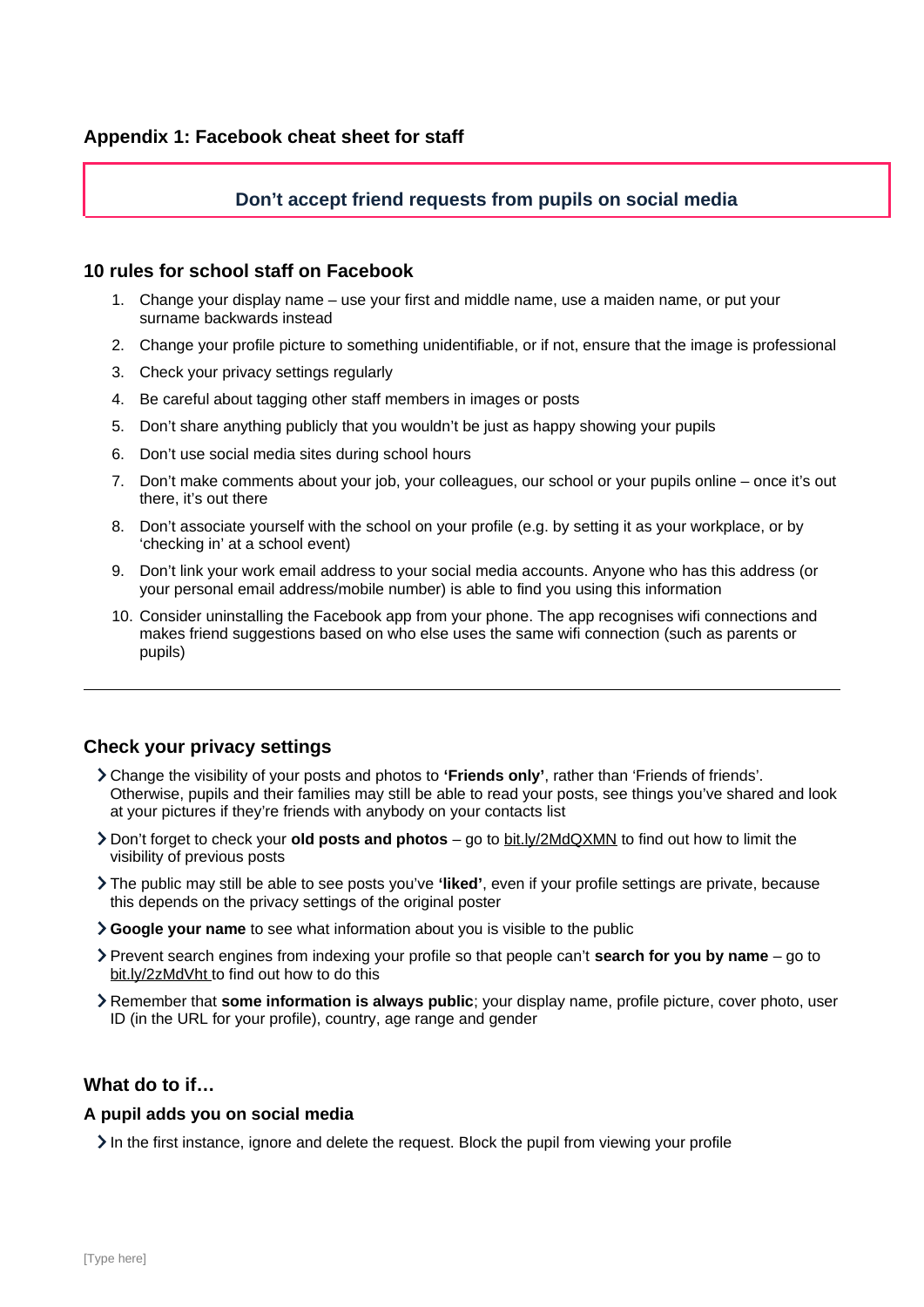- Check your privacy settings again, and consider changing your display name or profile picture
- $\geq$  If the pupil asks you about the friend request in person, tell them that you're not allowed to accept friend requests from pupils and that if they persist, you'll have to notify senior leadership and/or their parents. If the pupil persists, take a screenshot of their request and any accompanying messages
- Notify the senior leadership team or the headteacher about what's happening

#### **A parent adds you on social media**

 $\geq$  It is at your discretion whether to respond. Bear in mind that:

- Responding to one parent's friend request or message might set an unwelcome precedent for both you and other teachers at the school
- Pupils may then have indirect access through their parent's account to anything you post, share, comment on or are tagged in
- If you wish to decline the offer or ignore the message, consider drafting a stock response to let the parent know that you're doing so

#### **You're being harassed on social media, or somebody is spreading something offensive about you**

- **Do not** retaliate or respond in any way
- Save evidence of any abuse by taking screenshots and recording the time and date it occurred
- Report the material to Facebook or the relevant social network and ask them to remove it
- If the perpetrator is a current pupil or staff member, our mediation and disciplinary procedures are usually sufficient to deal with online incidents
- If the perpetrator is a parent or other external adult, a senior member of staff should invite them to a meeting to address any reasonable concerns or complaints and/or request they remove the offending comments or material
- If the comments are racist, sexist, of a sexual nature or constitute a hate crime, you or a senior leader should consider contacting the police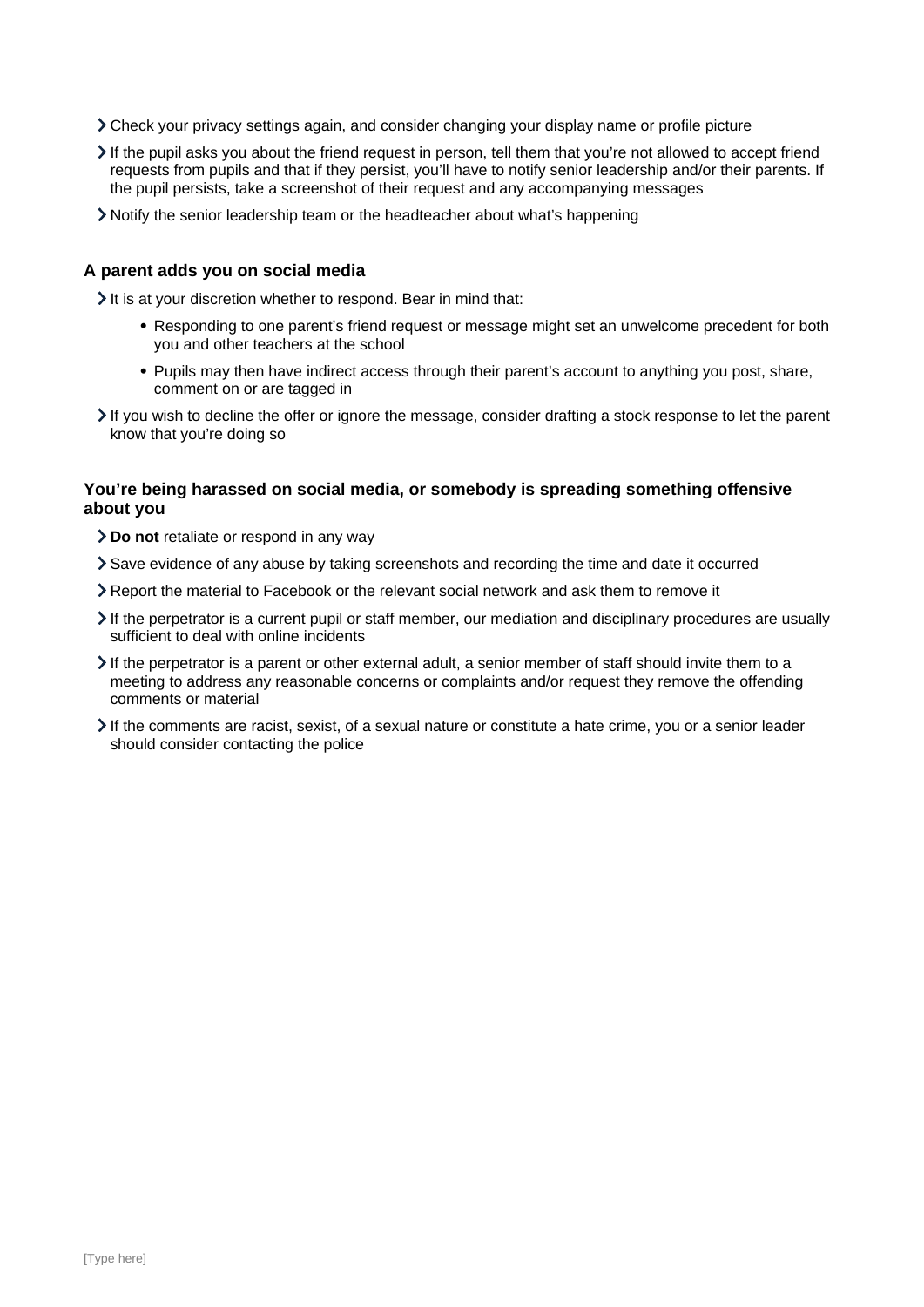## <span id="page-11-0"></span>**Appendix 2: Acceptable use of the internet: agreement for parents and carers**

## **Acceptable use of the internet: agreement for parents and carers**

#### **Name of parent/carer:**

#### **Name of child:**

Online channels are an important way for parents/carers to communicate with, or about, our school. The school uses the following channels:

- Our official Facebook page
- Email/text groups for parents (for school announcements and information)
- Our virtual learning platform

Parents/carers also set up independent channels to help them stay on top of what's happening in their child's class. For example, class/year Facebook groups, email groups, or chats (through apps such as WhatsApp).

When communicating with the school via official communication channels, or using private/independent channels to talk about the school, I will:

- Be respectful towards members of staff, and the school, at all times
- Be respectful of other parents/carers and children
- Direct any complaints or concerns through the school's official channels, so they can be dealt with in line with the school's complaints procedure

I will not:

- Use private groups, the school's Facebook page, or personal social media to complain about or criticise members of staff. This is not constructive and the school can't improve or address issues if they aren't raised in an appropriate way
- Use private groups, the school's Facebook page, or personal social media to complain about, or try to resolve, a behaviour issue involving other pupils. I will contact the school and speak to the appropriate member of staff if I'm aware of a specific behaviour issue or incident
- Upload or share photos or videos on social media of any child other than my own, unless I have the permission of other children's parents/carers

| Signed: | Date: |
|---------|-------|
|         |       |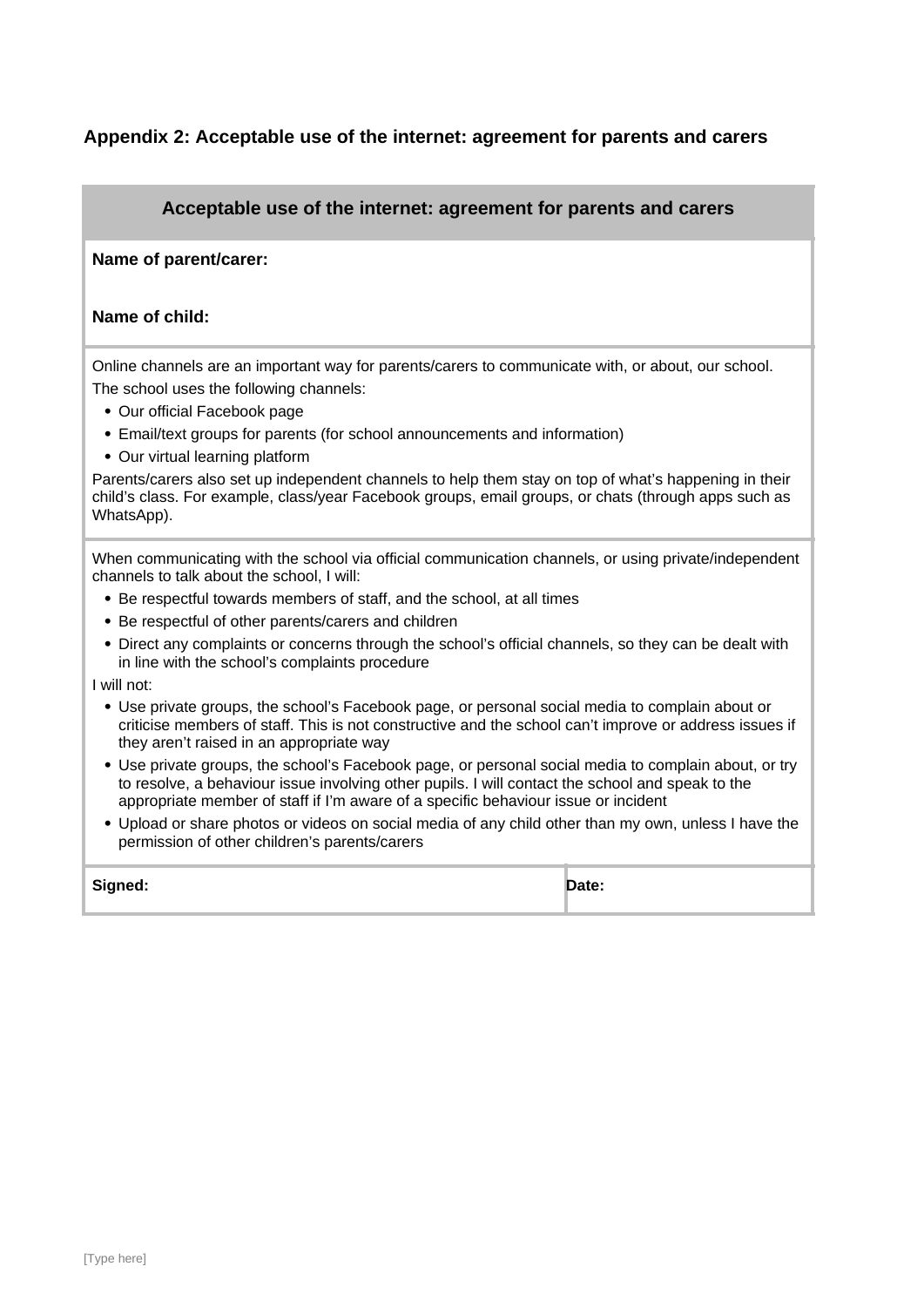## <span id="page-12-0"></span>**Appendix 3: Acceptable use agreement for older pupils**

## **Acceptable use of the school's ICT facilities and internet: agreement for pupils and parents/carers**

#### **Name of pupil:**

**When using the school's ICT facilities and accessing the internet in school, I will not:** 

- Use them for a non-educational purpose
- Use them without a teacher being present, or without a teacher's permission
- Use them to break school rules
- Access any inappropriate websites
- Access social networking sites (unless my teacher has expressly allowed this as part of a learning activity)
- Use chat rooms
- Open any attachments in emails, or follow any links in emails, without first checking with a teacher
- Use any inappropriate language when communicating online, including in emails
- Share my password with others or log in to the school's network using someone else's details
- Bully other people

I understand that the school will monitor the websites I visit and my use of the school's ICT facilities and systems.

I will immediately let a teacher or other member of staff know if I find any material which might upset, distress or harm me or others.

I will always use the school's ICT systems and internet responsibly.

I understand that the school can discipline me if I do certain unacceptable things online, even if I'm not in school when I do them.

| Signed (pupil): | Date: |
|-----------------|-------|
|-----------------|-------|

**Parent/carer agreement:** I agree that my child can use the school's ICT systems and internet when appropriately supervised by a member of school staff. I agree to the conditions set out above for pupils using the school's ICT systems and internet, and for using personal electronic devices in school, and will make sure my child understands these.

#### **Signed (parent/carer): Date:**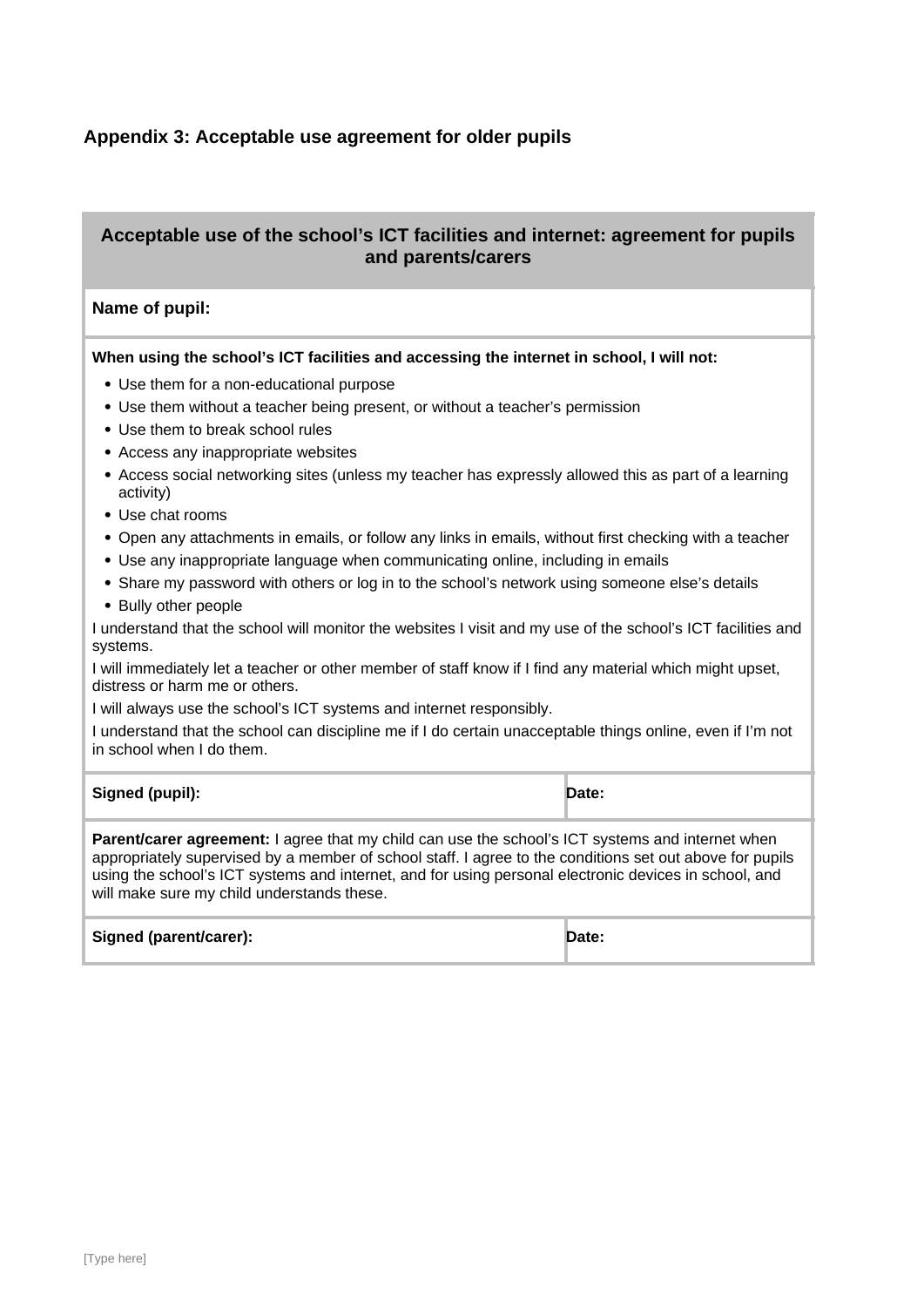## <span id="page-13-0"></span>**Appendix 4: Acceptable use agreement for younger pupils**

## **Acceptable use of the school's ICT facilities and internet: agreement for pupils and parents/carers**

#### **Name of pupil:**

#### **When I use the school's ICT facilities (like computers and equipment) and get on the internet in school, I will not:**

- Use them without asking a teacher first, or without a teacher in the room with me
- Use them to break school rules
- Go on any inappropriate websites
- Go on Facebook or other social networking sites (unless my teacher said I could as part of a lesson)
- Use chat rooms
- Open any attachments in emails, or click any links in emails, without checking with a teacher first
- Use mean or rude language when talking to other people online or in emails
- Share my password with others or log in using someone else's name or password
- Bully other people

I understand that the school will check the websites I visit and how I use the school's computers and equipment. This is so that they can help keep me safe and make sure I'm following the rules.

I will tell a teacher or a member of staff I know immediately if I find anything on a school computer or online that upsets me, or that I know is mean or wrong.

I will always be responsible when I use the school's ICT systems and internet.

I understand that the school can discipline me if I do certain unacceptable things online, even if I'm not in school when I do them.

| Signed (pupil): | Date: |
|-----------------|-------|
|                 |       |

**Parent/carer agreement:** I agree that my child can use the school's ICT systems and internet when appropriately supervised by a member of school staff. I agree to the conditions set out above for pupils using the school's ICT systems and internet, and for using personal electronic devices in school, and will make sure my child understands these.

**Signed (parent/carer): Date:**